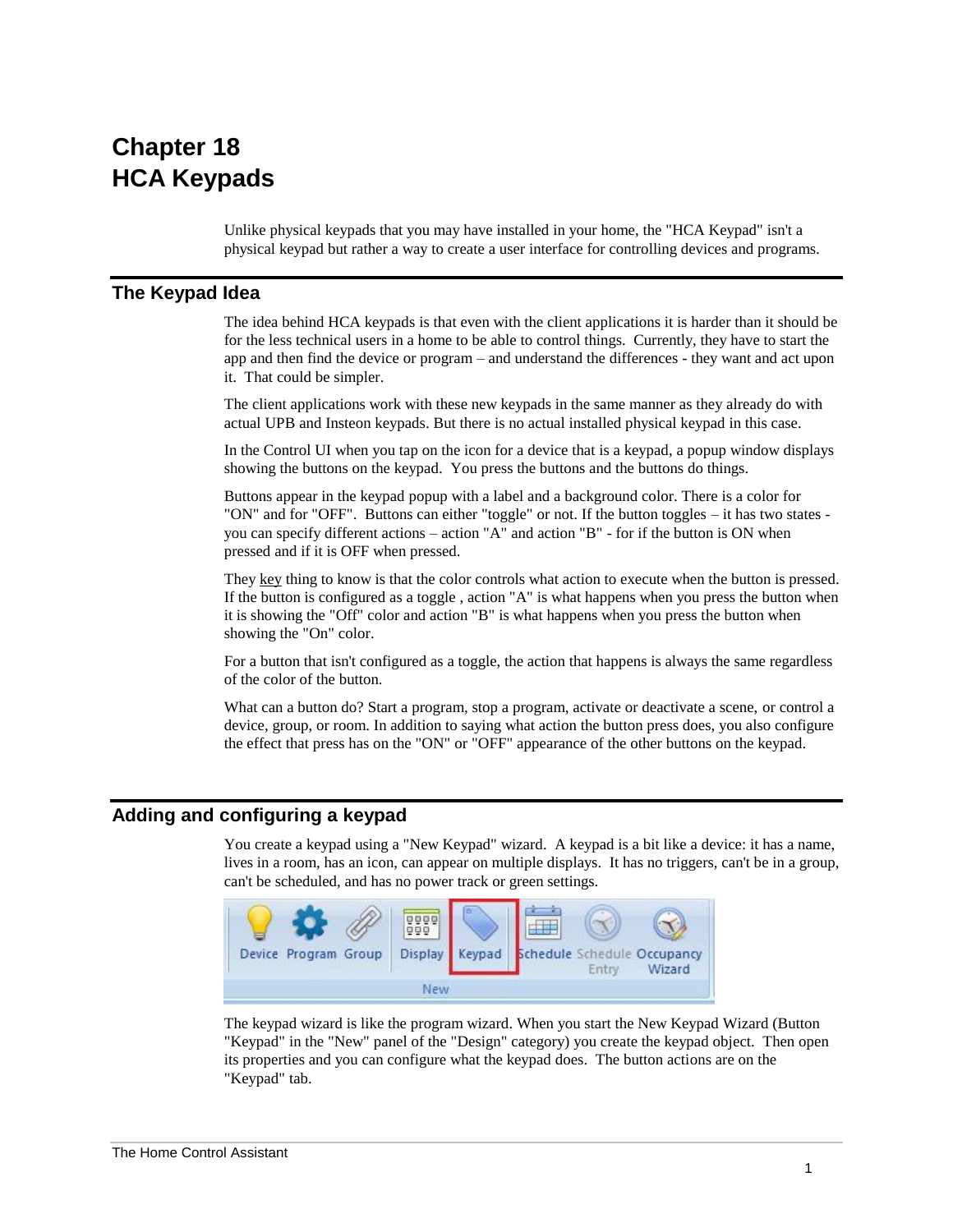Here is the "Keypad" tab of the properties on an example keypad. The buttons show the label they will appear on the popup. The action they take when pressed is shown next to the button. If the button toggles then two actions show next to the button.

| "Room Example - Room Keypad" Properties |                                                                                   | $\mathbf{x}$ |
|-----------------------------------------|-----------------------------------------------------------------------------------|--------------|
| Keypad<br>Notes<br>Name                 | Display<br>Icon                                                                   |              |
| ON                                      | Control "Room Example - Switch" to 100%                                           |              |
| Party                                   | Control "Room Example - Switch" to 80%                                            |              |
| Reading                                 | Control "Room Example - Switch" to 40%                                            |              |
| Goto Bed                                | Start program "Room Example - Goto Bed"<br>Stop program "Room Example - Goto Bed" |              |
| Get Up                                  | Start program "Room Example - Get Up"<br>Stop program "Room Example - Get Up"     |              |
| OFF                                     | Control "Room Example - Switch" to 0%                                             |              |
|                                         |                                                                                   |              |
|                                         |                                                                                   |              |
|                                         |                                                                                   |              |
|                                         | OK                                                                                | Cancel       |

Note that keypads always have 6 buttons. In this example buttons 1, 2, 3, and 6 are not toggling buttons. Buttons that don't toggle perform the same action each time they are pressed. Buttons 4 and 5 are toggle buttons.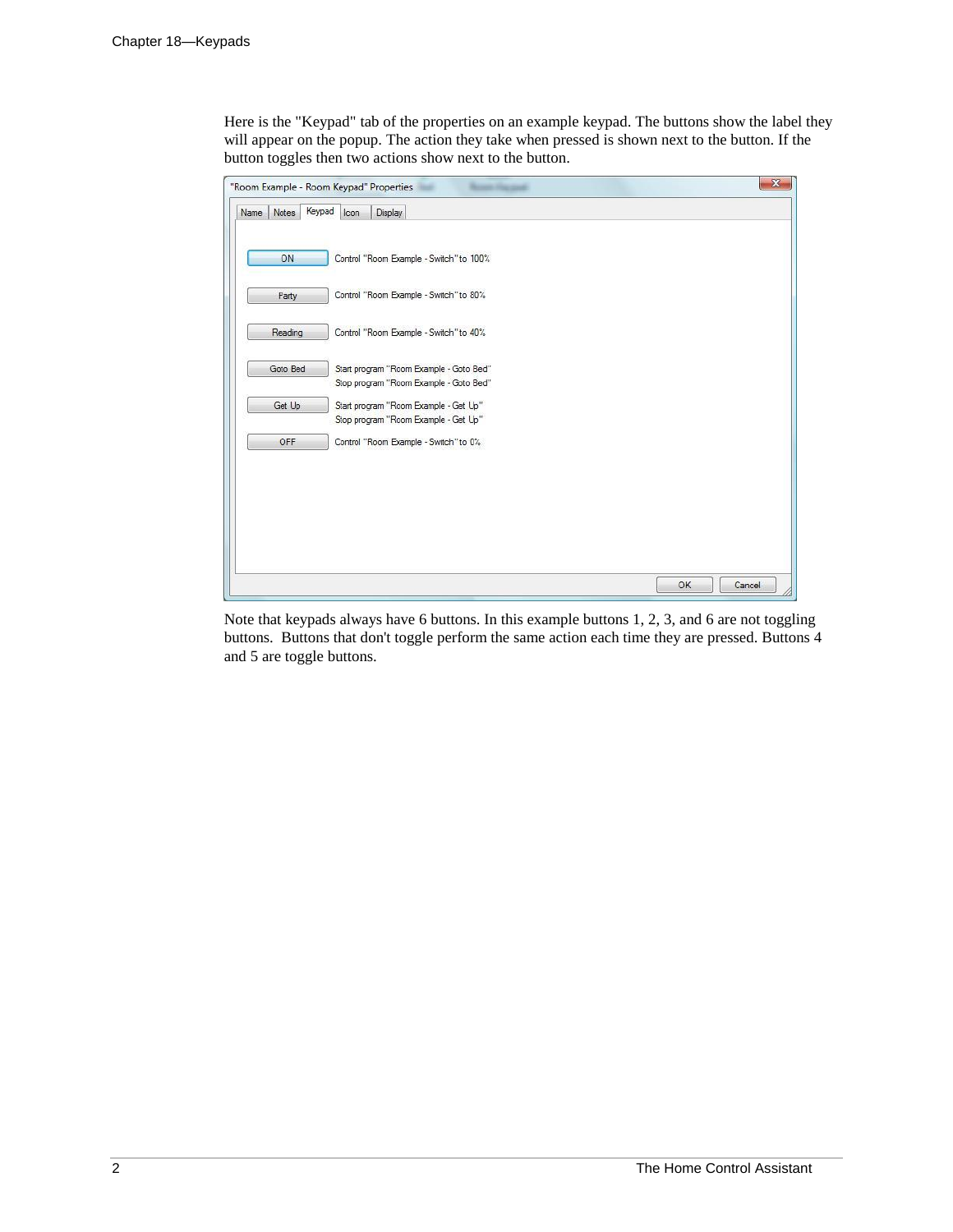|                         |                                      | Toggle?                    |                            |           |          |   |
|-------------------------|--------------------------------------|----------------------------|----------------------------|-----------|----------|---|
| Action                  |                                      |                            |                            |           |          |   |
| Control device          | $\blacktriangledown$                 | Dev: Room Example - Switch |                            |           |          | ▼ |
|                         | To level:                            | 100                        | $\frac{\star}{\star}$      |           |          |   |
| Response                |                                      |                            |                            |           |          |   |
| Button 1:               | Show On<br>۰                         | Button 3:                  | Show Off<br>▼              | Button 5: | Show Off |   |
| Button 2:               | Show Off<br>$\overline{\phantom{a}}$ | Button 4:                  | Show Off                   | Button 6: | Show Off |   |
|                         |                                      |                            | ▼                          |           |          |   |
|                         |                                      |                            |                            |           |          |   |
|                         | Button appears when keypad dsplays   |                            |                            |           |          |   |
| ON if level test passes |                                      | $\overline{\phantom{a}}$   | Dev: Room Example - Switch |           |          | ▼ |

To configure a button press the button and a configuration dialog opens.

This dialog is a little complicated but here are the parts:

The "text" is the label on the button. The "Toggle" checkbox says if the button toggles. For a nontoggle button there is a single action.

The possible "actions" are:

- Nothing
- Start Program
- Stop Program
- Control
- Activate scene
- Deactivate scene

The dropdown to the right of the action is loaded with different objects depending upon the action selection:

- Start or stop program: The dropdown is loaded with the programs in your design.
- Control: The dropdown contains all the devices, groups, and rooms in your design and the "Level" edit lets you enter the level to control the device/group to.
- Scene activate or deactivate: The dropdown shows all the UPB links and all Insteon scenes that you have created, named, and have HCA as the controller.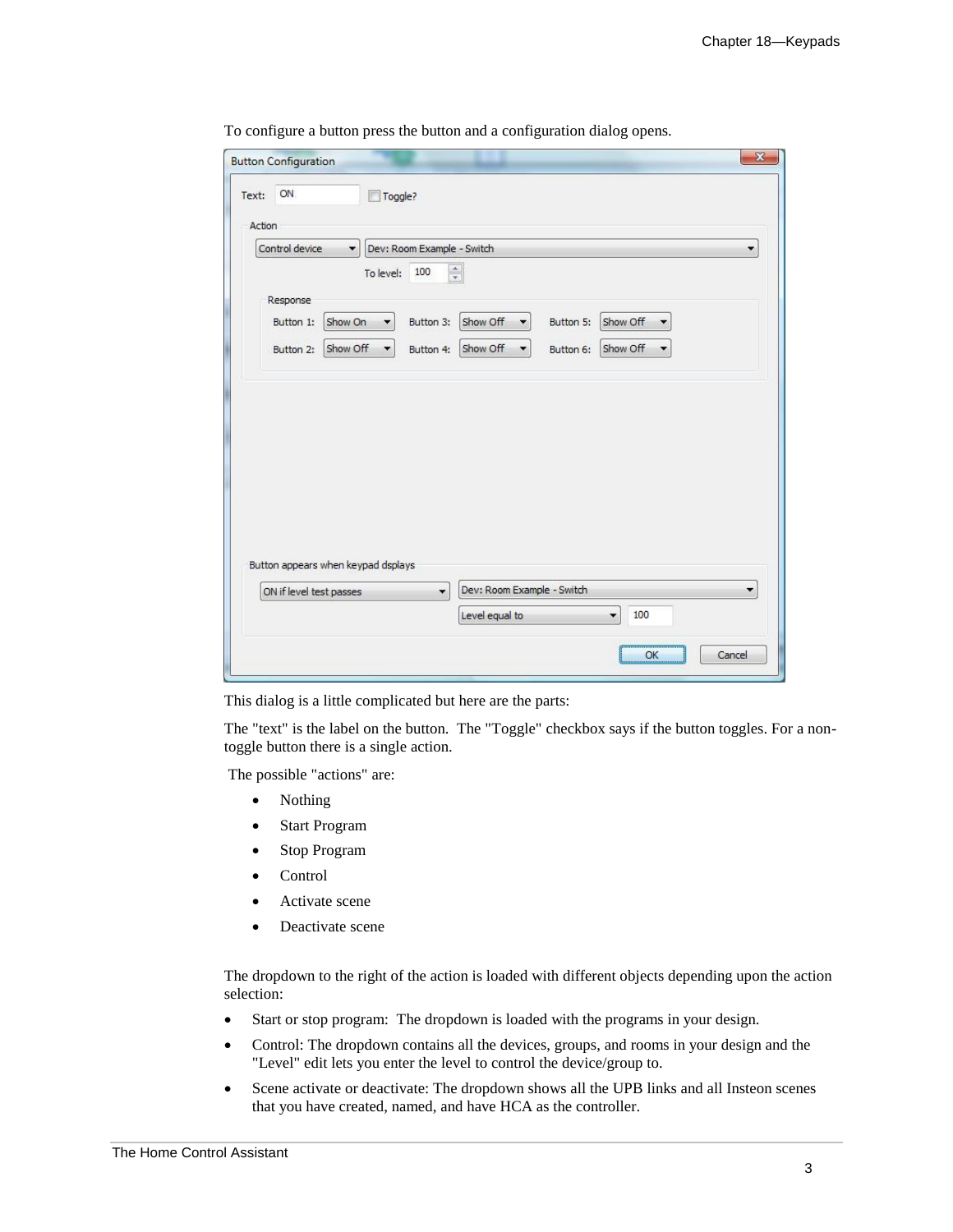One important point when starting programs: When using the "Start program" option, the started program is passed 4 arguments that, if the program has the parameter option enabled, can be examined within the program. These parameters are:

- Keypad Room Name
- Keypad Device Name
- Button label
- Button state: "0" if the button is "Off" when pressed or "100" if the button is "On" when pressed.

In the "Response" section of the dialog you specify what happens after the button is pressed – how all the buttons on the keypad respond. The options are On, Off, and No-Change.

A key point to know: A button doesn't automatically go ON when pressed. You get to decide if it does and what the other buttons do by choices made in the "response" section of the dialog.

The last part of the dialog configures how the button appears when the keypad popup first comes to the screen. You can choose from these options:

- Always ON
- Always Off
- Same as when the keypad was closed
- ON if the selected program is running, OFF otherwise
- ON if the selected program is not running, OFF otherwise
- ON if the selected flag is YES, OFF otherwise
- ON if the selected flag is NO, OFF otherwise

An example might clarify this. Suppose that you have a keypad where the button starts a program. The program runs for some period of time and then terminates. You would configure the button to show as ON when pressed. That shows the user that they did indeed press the button. When next the keypad popup appears it would be nice if the button showed if the program is currently running or not. That's what the configuration in the "Button appears" section is all about.

For a button that toggles the configuration is similar but there are now two actions.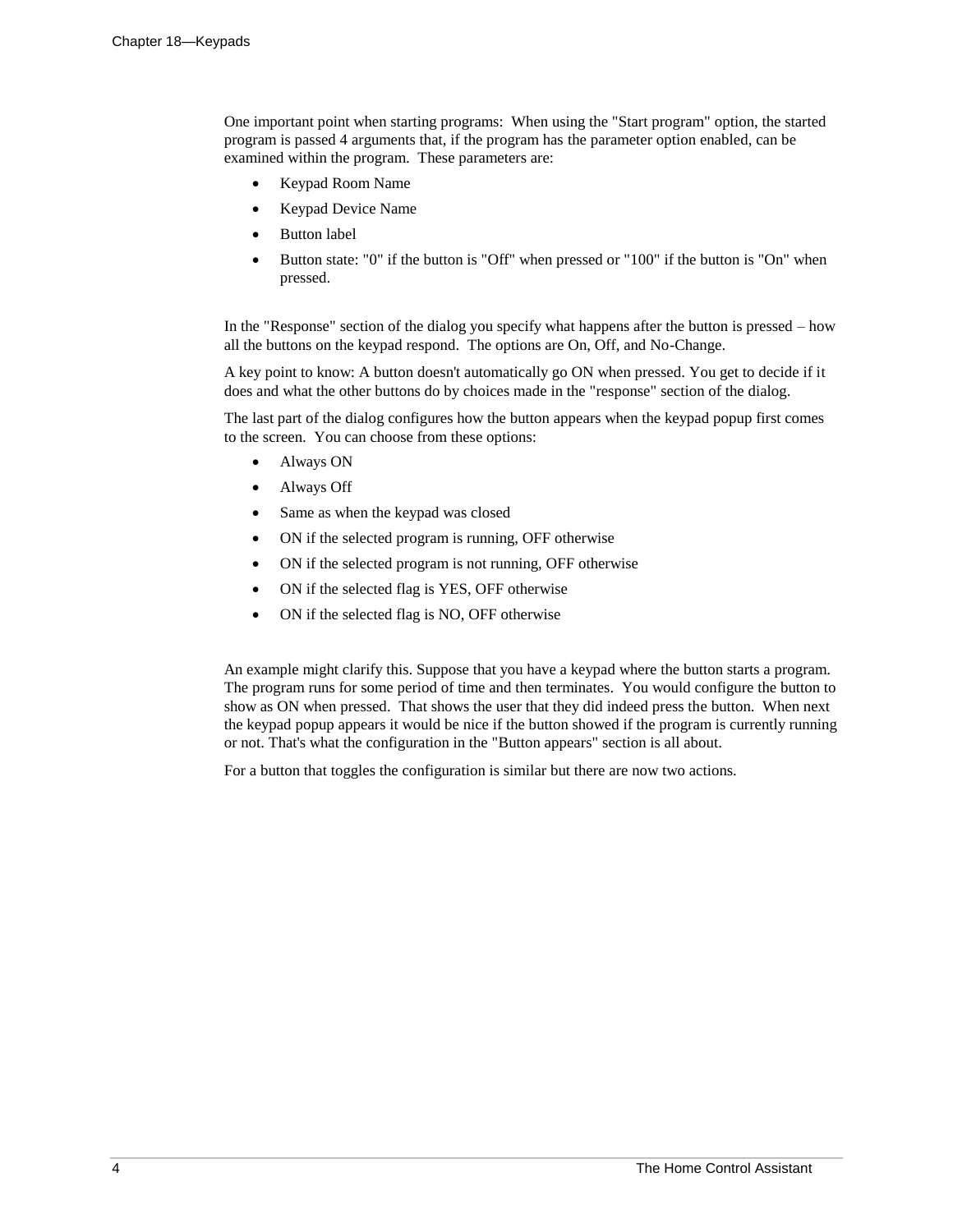| Text: | Zone 2                                 | V Toggle?   |                          |                                         |           |          |        |
|-------|----------------------------------------|-------------|--------------------------|-----------------------------------------|-----------|----------|--------|
|       | Action A: When button pressed when OFF |             |                          |                                         |           |          |        |
|       | Control device                         |             |                          | Dev: Garden Example - Irrigation Zone 2 |           |          |        |
|       |                                        | To level:   | 100                      | $\frac{\star}{\star}$                   |           |          |        |
|       | Response                               |             |                          |                                         |           |          |        |
|       | Show Off<br>Button 1:                  |             | Button 3:                | Show Off<br>▼                           | Button 5: | Show Off |        |
|       | Show On<br>Button 2:                   |             | Button 4:                | Show Off                                | Button 6: | Show Off |        |
|       |                                        |             |                          |                                         |           |          |        |
|       | Action A: When button pressed when ON  |             |                          |                                         |           |          |        |
|       | Control device                         |             |                          | Dev: Garden Example - Irrigation Zone 2 |           |          |        |
|       |                                        | To level: 0 |                          | $\frac{\mathbf{A}}{\mathbf{v}}$         |           |          |        |
|       |                                        |             |                          |                                         |           |          |        |
|       | Response                               |             |                          |                                         |           |          |        |
|       | Show Off<br>Button 1:                  |             | Button 3:                | Show Off                                | Button 5: | Show Off |        |
|       | Show Off<br>Button 2:                  |             | Button 4:                | Show Off                                | Button 6: | Show Off |        |
|       |                                        |             |                          |                                         |           |          |        |
|       | Button appears when keypad dsplays     |             |                          |                                         |           |          |        |
|       | ON if level test passes                |             | $\overline{\phantom{a}}$ | Dev: Garden Example - Irrigation Zone 2 |           |          |        |
|       |                                        |             |                          | Level not equal                         |           | 0        |        |
|       |                                        |             |                          |                                         |           | OK       | Cancel |

In this example, the first press of the key turns the selected device ON – to 100% - and the second press turns it OFF – to 0%.

Note how the response section is configured. The button always shows if "Zone 2" is on or off. When pressed it turns off all the other buttons. In this example the device being controlled in the Insteon irrigation controller when only one zone can be on at a given time. The keypad buttons reflect that – press a button to control a zone the other zones now show as off.

## **Buttons that start programs**

 $\mathbf{A}$  and  $\mathbf{A}$ 

If in a HCA Keypad a button is used to start a program and that program supports parameters, you can specify the arguments to those parameters. For example:

| ACUON         |               |                        |                                      |           |                                |
|---------------|---------------|------------------------|--------------------------------------|-----------|--------------------------------|
| Start program | ▼             | Kitchen - UCQF Control |                                      |           |                                |
|               |               |                        |                                      |           | Program args                   |
| Response      |               |                        |                                      |           |                                |
| Button 1:     | Show On<br>▼  | Button 3:              | Show Off $\mathbf{v}$                | Button 5: | No change $\blacktriangledown$ |
| Button 2:     | Show Off<br>▼ | Button 4:              | Show Off<br>$\overline{\phantom{a}}$ | Button 6: | No change $\blacktriangledown$ |

Since the selected program has parameters the "Program args" button appears. Pressing it lets you enter the values and objects for that program's parameters.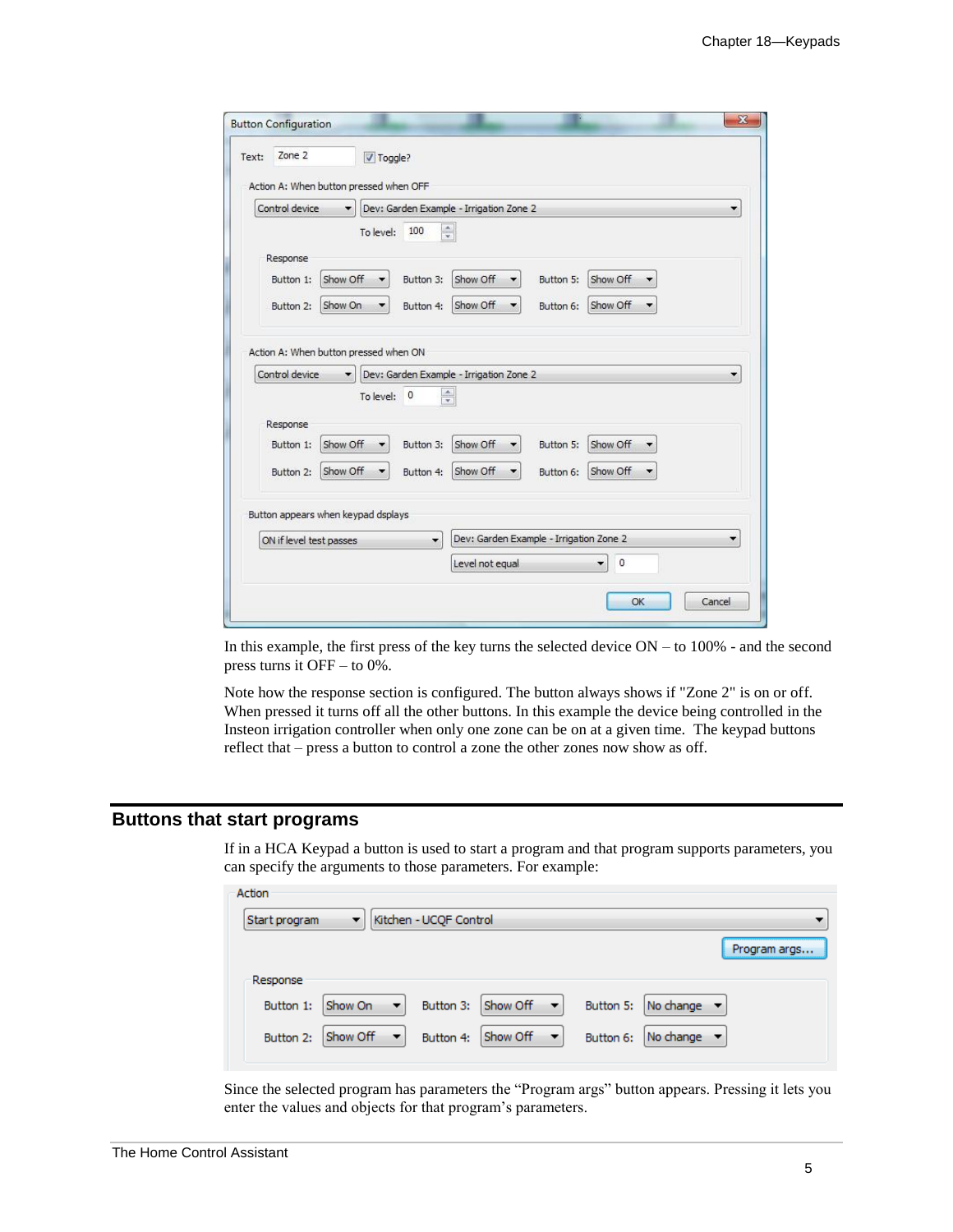| Parameters  | x                       |
|-------------|-------------------------|
| <b>UCQF</b> | Dev: Kitchen - Fan Ctrl |
| op          | 1                       |
|             |                         |
|             |                         |
|             |                         |
|             | Cancel<br>OK            |
|             |                         |

When the keypad button is pressed, the program is started using those argument values.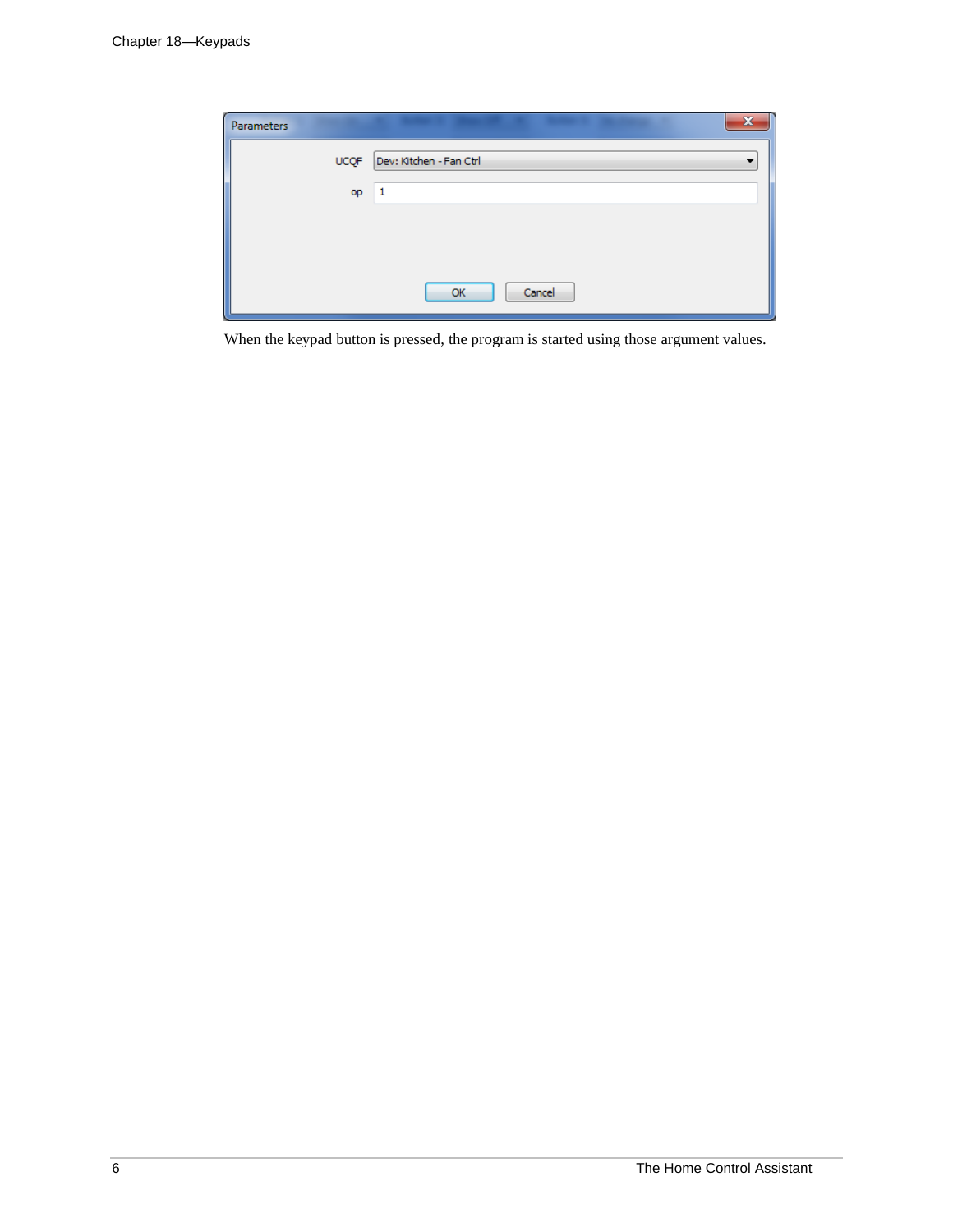# **Examples**

Here are four examples that cover some of the common ways of using keypads.

#### House controller

In this keypad each button acts independently of the other buttons. Each button controls a device. Each button toggles controlling the device ON and OFF. The state of the button shows if the device is ON or OFF.

In this example some of the buttons control a single device and other buttons control a whole room using the HCA "room" operation.

The key feature of this use of a keypad is that more than one button can appear ON at any time.



# Room or Scene controller

In this keypad each button controls the same set of devices. At any given time the room reflects one scene or another so only one button is ever on at a time. The keypad button that is ON shows what scene is the current scene.